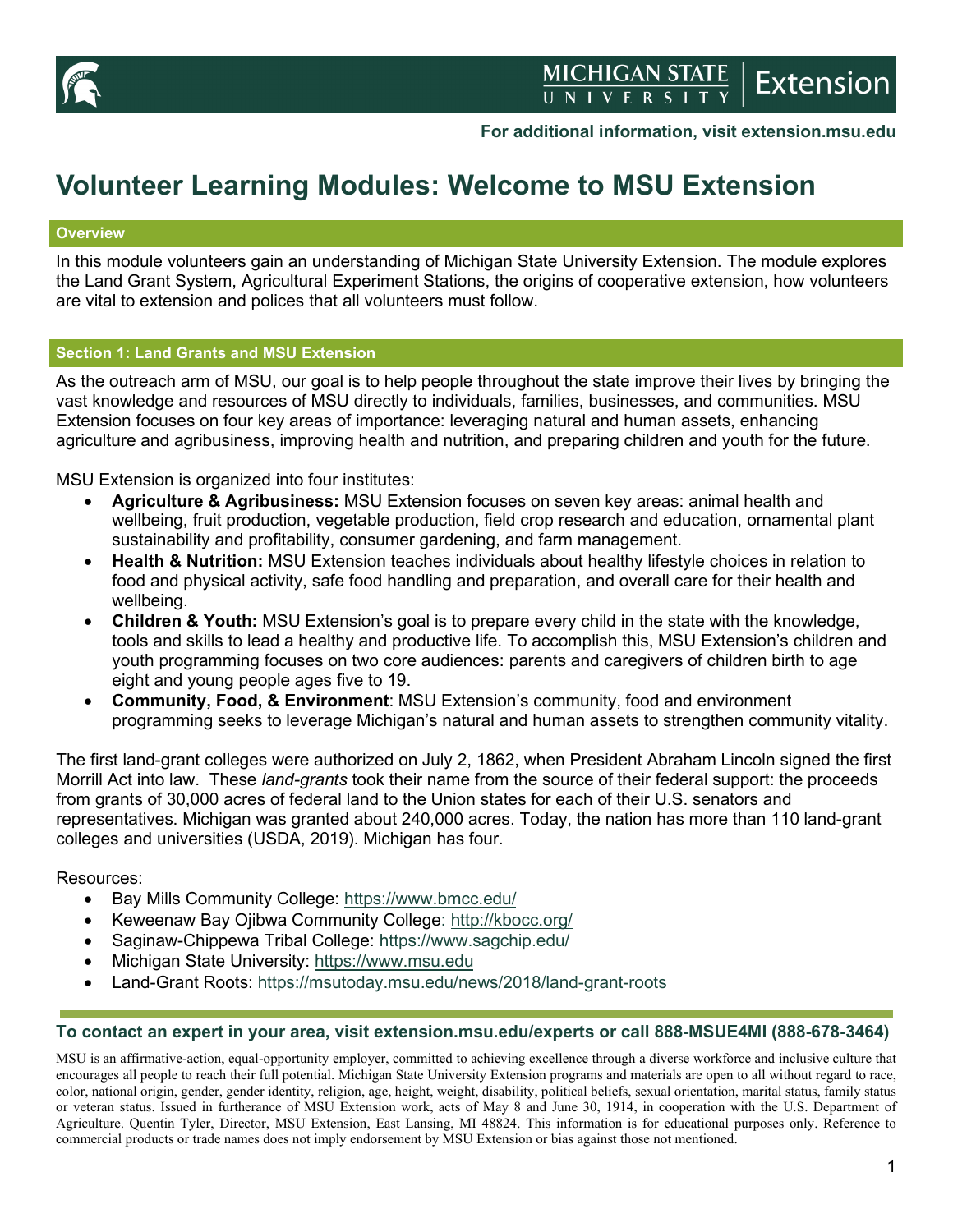

# MICHIGAN STATE<br>UNIVERSITY Extension

## **For additional information, visit extension.msu.edu**

### **Section 2: Agriculture Experiment Stations**

Michigan Agricultural Experiment Station were created in 1988 as part of the nationwide network of agricultural experiment stations that was authorized by the Hatch Act of 1887 to conduct research and development projects on behalf of farmers. In 1925, the Purnell Act added agricultural economics, rural sociology, and home economics to the experiment stations' mission.

Resources:

• MSU AgBioResearch website:<https://www.canr.msu.edu/research/index>

### **Section 3: Origins of the Cooperative Extension System**

In 1914, Congress passed the Smith-Lever act which was named for Senator Hoke Smith of Georgia and Representative A. F. Lever of South Carolina. The act created the Cooperative Extension System and made land-grant schools responsible for overseeing Extension work in their states. From Extension offices in nearly every county across the nation, skilled and knowledgeable Extension workers began helping farmers and farm families apply the knowledge gained from research at land-grant schools to improve their lives. MSU Extension helps people improve their lives through an educational process that applies knowledge to critical issues, needs, and opportunities. MSU Extension's connection to the university and the land-grant system is vital to our existence. With an MSU Extension presence in all 83 counties in Michigan we are committed to responding to the needs of Michigan residents.

Resources:

- The History of MSU Extension[:https://www.canr.msu.edu/news/the\\_history\\_of\\_msu\\_extension](https://www.canr.msu.edu/news/the_history_of_msu_extension)
- MSU Extension website:<https://www.canr.msu.edu/outreach/>

### **Section 4: Volunteers are Vital**

Volunteers—people who freely offer their time and talents to represent or perform services on behalf of MSU Extension—are vital to the work of the organization. MSU Extension volunteers play an essential role in our efforts to enhance the growth and development of the Michigan residents we serve through a multitude of programs. Volunteers act as something of an outreach arm of our staff.

### **Section 5: MSU Extension Code of Conduct**

Adult volunteers, within MSU Extension serve in a variety of activities, programs, and projects in informal and nonformal settings. MSU Extension volunteers are expected to conduct themselves and interface with others appropriately. The Code of Conduct outlines volunteer expectations and is signed by volunteers annually.

#### The MSU Extension Volunteer Code of Conduct says:

As an MSU Extension volunteer, I promise that I will:

- Represent MSU Extension with dignity and pride and be a positive role model.
- Respect, follow, and enforce the rules, policies, and guidelines established by local and state MSU Extension programs.

**To contact an expert in your area, visit extension.msu.edu/experts or call 888-MSUE4MI (888-678-3464)**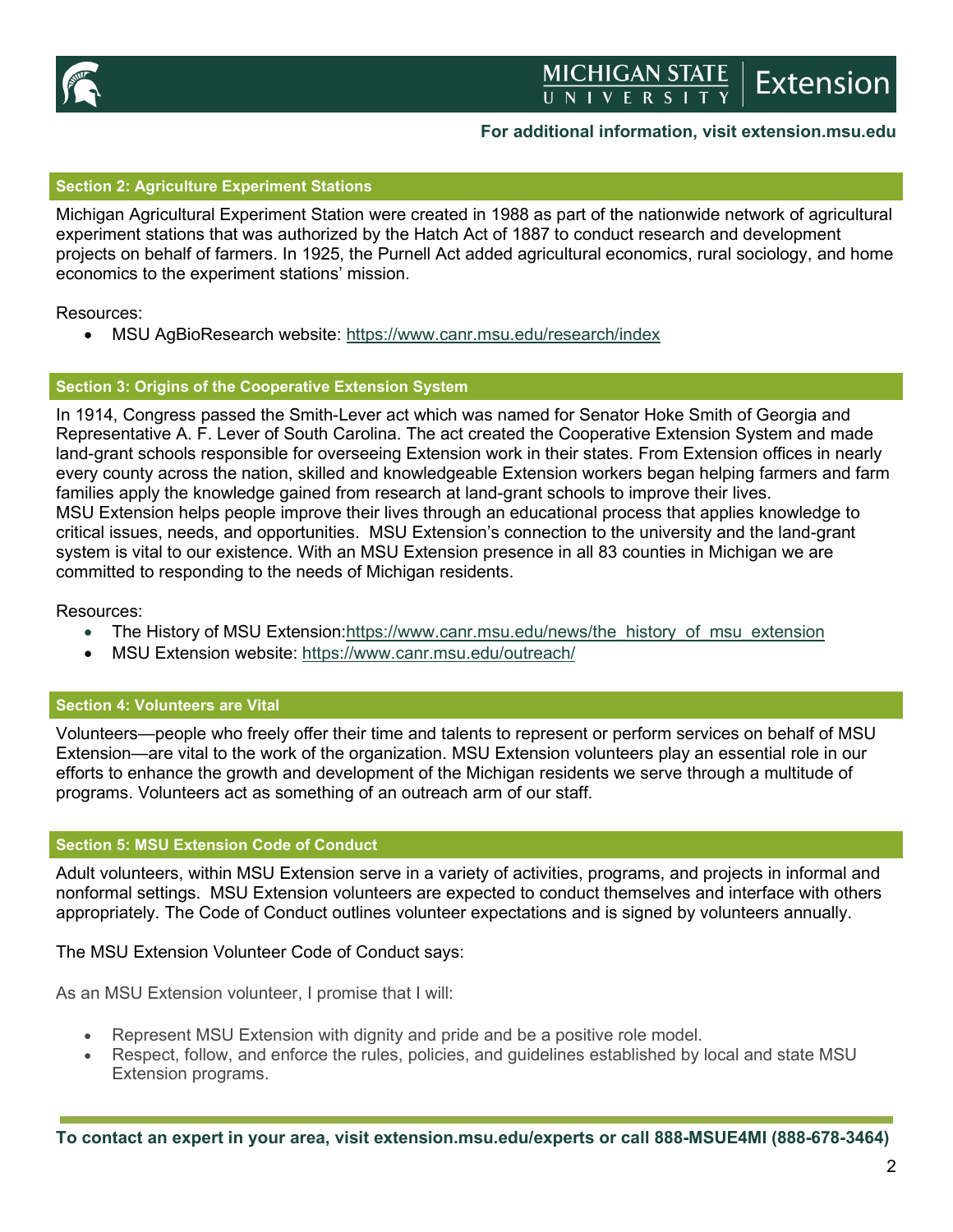

# MICHIGAN STATE **Extension**

### **For additional information, visit extension.msu.edu**

- Conduct myself in a courteous, respectful manner, exhibit good sportsmanship, and demonstrate reasonable conflict management skills in dealings with other program participants and MSU Extension staff members.
- I will be mindful of the health concerns of myself and others by not attending meetings or events if I am sick, practicing good hygiene such as regular handwashing, wearing a mask when I feel necessary, respecting others desire to wear a mask and comply with social distancing when requested by others.
- Accept supervision and support from MSU Extension staff or designated management volunteers.
- Abstain from harassment or bullying of another volunteer, participant, or staff member (either in face-toface interactions, through social media or other communication venues), on the basis of race, color, national origin, gender, gender identity, religion, age, height, weight, disability, political beliefs, sexual orientation, marital status, family status or veteran status. If I observe this behavior at any time, I will file a report with MSU police and any other authority required by the [university reporting protocols.](https://hr.msu.edu/policies-procedures/university-wide/reporting_protocols.html) I will also contact a MSU Extension staff person immediately. If it is an emergency, I will call 911.
- Use technology and social media in an appropriate manner that reflects the best practices and expectations outlined in the ["Social Media and Texting Expectations for Michigan State University](https://www.canr.msu.edu/resources/social-media-and-texting-expectations-for-michigan-state-university-extension-volunteers)  [Volunteers"](https://www.canr.msu.edu/resources/social-media-and-texting-expectations-for-michigan-state-university-extension-volunteers) guide.
- Comply with MSU Extension's equal opportunity and antidiscrimination laws and policies, as well as all federal, state and local laws.
- Under no circumstances, provide alcohol or illegal drugs to any minor.
- Under no circumstances, attend or participate in an MSU Extension activity or event under the influence of alcohol or other controlled substances, including marijuana.
- Refrain from the use of tobacco, tobacco products and vaping (including electronic cigarettes and other vaping devices), while serving in a volunteer capacity at MSU Extension activities.
- Not provide prescription drugs or any medication to any minor. I understand only individuals who are medical professionals specifically authorized by the parent or legal guardian as being required for the minor's care or emergency treatment are authorized to provide medication to minors.
- Not possess firearms on my person at an MSU Extension event or activity and will keep personal firearms in a secure location when hosting an MSU Extension event or activity on my property. The exception to this policy is when certified 4-H Shooting Sports program volunteers are using disciplinespecific firearms (such as BB, air pellet, .22, shotgun, muzzleloader and air pistol) for educational, demonstration, and competition uses only and must comply with the policies and practices of the Michigan 4-H Shooting Sports program. This exception only applies during the period that the firearms are in use for 4-H Shooting Sports educational, demonstration and competition purposes, and does not allow 4-H Shooting Sports volunteers to possess firearms for other purposes in conjunction with MSU Extension-sponsored programs. For more information on the MSU Extension and MSU firearms policies, see the ["Firearms \(All Employees and Volunteers\)"](https://www.canr.msu.edu/od/volunteer_management/Firearms.pdf) section of the MSU Extension Administrative Handbook and the [MSU Firearms Policy,](https://www.hr.msu.edu/policies-procedures/university-wide/firearm_policy.html) respectively.
- Treat all animals with respect and obey federal, state, and local laws pertaining to animal treatment.
- Operate machinery, vehicles and other equipment in a safe and responsible manner.
- Not make sexual materials in any form available to minors or assist them in any way in gaining access to such materials.
- Report violations of the MSU Extension Volunteer Code of Conduct and arrests (of yourself or of another MSU Extension volunteer) to an MSU Extension staff member or the person in charge of the program.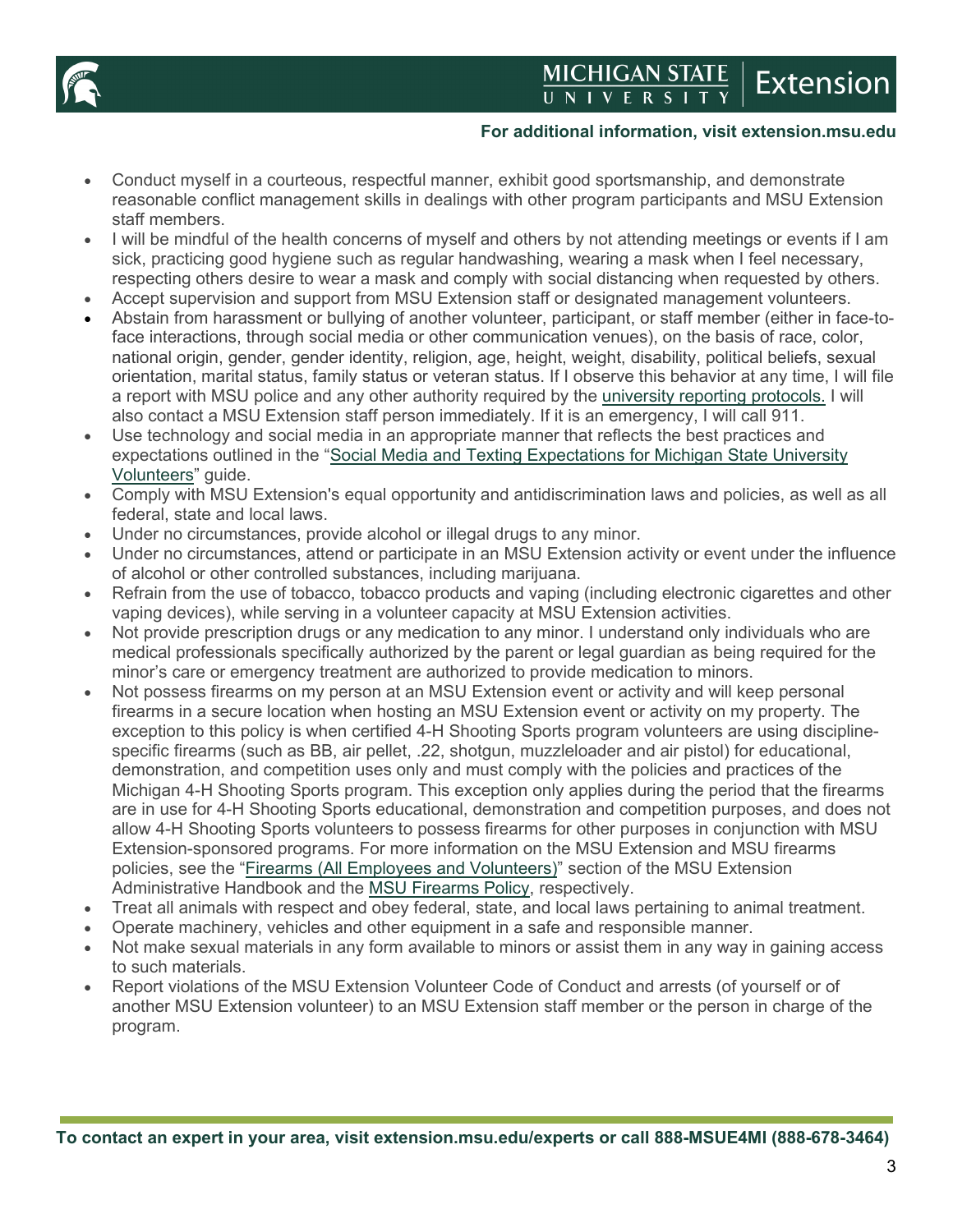

# MICHIGAN STATE **Extension**

## **For additional information, visit extension.msu.edu**

• Not retaliate against individuals, including minors, families, parents, guardians, MSU Extension staff members or other volunteers, who report allegations of inappropriate conduct (including but not limited to abuse; neglect; assault; harassment; sexual assault, abuse, or harassment; possessing child pornography or providing it to a minor; furnishing alcohol, drugs, or sexual materials to a minor; and violations of the MSU antidiscrimination policy).

Michigan 4-H Volunteer Code of Conduct Addendum:

I promise that I will:

- Make reasonable efforts to avoid one-on-one contact between adults and minors participating in youth programs; make reasonable efforts to avoid communications with a single minor; and include MSU Extension staff members and minors' parents or guardians in communications with minors whenever possible.
- Under no circumstances, possess, sell or consume alcohol or controlled substances, including marijuana, at a Michigan 4-H activity or event.

Extension Master Gardener Program Participant Code of Conduct Addendum:

I promise that I will:

- Provide unbiased, research-based information consistent with MSU and other land-grant university recommendations.
- Refrain from possessing and using marijuana or advising on the cultivation of marijuana while serving as an MSU Extension Master Gardener volunteer.
- Abide by the Pesticide Recommendation Policy.
- Accept the MSU Extension Master Gardener Program Staff and Volunteer Agreement.

Health and Nutrition Institute Volunteer Code of Conduct Addendum:

#### I promise that I will:

- Respect the privacy of persons served by the organization and hold in confidence sensitive, private and personal information.
- Share only research-based information with participants, while keeping personal opinions and actions separate from those made as a representative of this organization.
- Not provide medical nutrition or nutrition therapy information, only information from approved curriculums.

Michigan Conservation Stewards Program Code of Conduct Addendum:

### I promise that I will:

- Provide unbiased, research-based information consistent with MSU and other land-grant university recommendations.
- Abide by the Pesticide Recommendation Policy.
- Accept the MSU Extension Michigan Conservation Stewards Program Staff and Volunteer Agreement.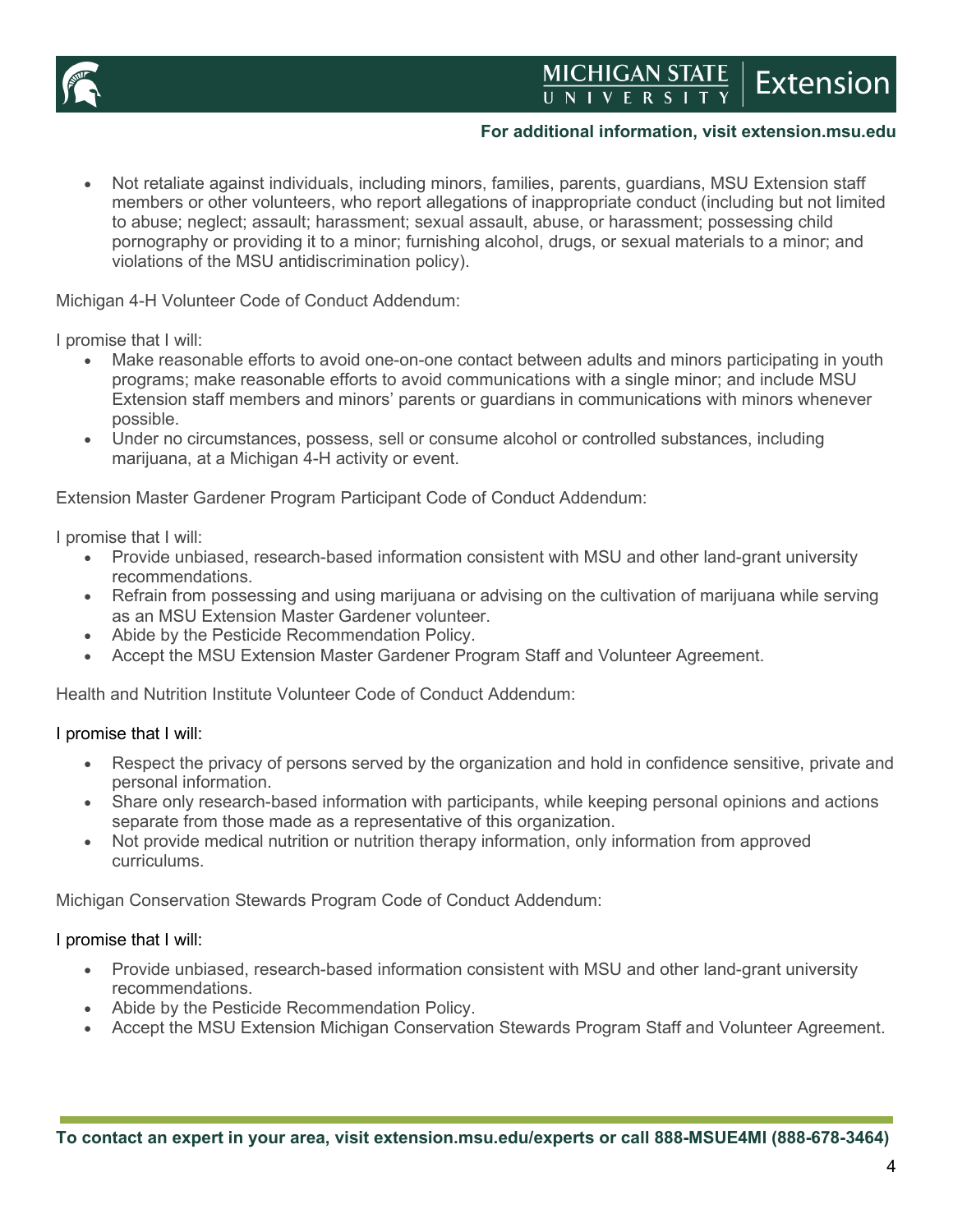

## **For additional information, visit extension.msu.edu**

Compliance:

It is expected that all MSU Extension volunteers comply with the MSU Extension Code of Conduct. Failure to comply with any component of the code or participation in other inappropriate conduct as determined by MSU Extension representatives may lead to dismissal as a volunteer from the MSU Extension program.

Resources:

• Michigan State University Extension Volunteer Code of Conduct: <https://www.canr.msu.edu/resources/volunteer-code-of-conduct>

### **Section 6: Antidiscrimination Policy and ADA**

As part of a land-grant university that receives financial support from the U.S. Department of Agriculture through the National Institute of Food and Agriculture, or NIFA, Michigan State University Extension is required to comply with Title VI and Title VII of the Civil Rights Act of 1964. Title VI prohibits discrimination in federally assisted programs, and Title VII prohibits discrimination in federal employment practices. Because volunteers help to extend the programming and work of MSU Extension, they must also comply with Title VI and Title VII.

Programs, activities, and events you work with as an MSU Extension volunteer must be open to all without regard to race, color, national origin, gender, gender identity, religion, age, height, weight, disability, political beliefs, sexual orientation, marital status, family status, or veteran status. This list of protected categories is slightly different from the federal list.

MSU Extension programming must be done in places that are open to all, including people with disabilities. This means that facilities must comply with the Americans With Disabilities Act, or ADA. To be ADA-compliant, sites must have features such as accessible parking spaces and entrances; ramps, elevators, or lifts as alternatives to steps; and wide doorways with accessible door openers for people who use wheelchairs or walkers. All promotion one does for an MSU Extension program must include the request for accommodation statement. Please work with your local MSU Extension office for this statement.

Beyond the federal requirements, it is our responsibility as MSU Extension staff and volunteers "to care about people, all people," (Fields, n.d.) and to create inclusive environments for all people. "Inclusion moves beyond simply having diversity within a space—and toward creating an equitable environment where the richness of ideas, backgrounds, and perspectives are harnessed. Inclusion is the act of creating a space where each person is authentically valued, respected and supported. Creating an inclusive environment involves taking steps to think and act through a social justice lens.

These steps include:

- Opening our minds to reflect on our own identity and organizational culture
- Engaging with diverse communities in an inclusive way
- Positioning our youth and community members at the center of our programs
- Celebrating and valuing the diverse cultures around us
- Acknowledging and challenging the oppressive barriers that many groups face